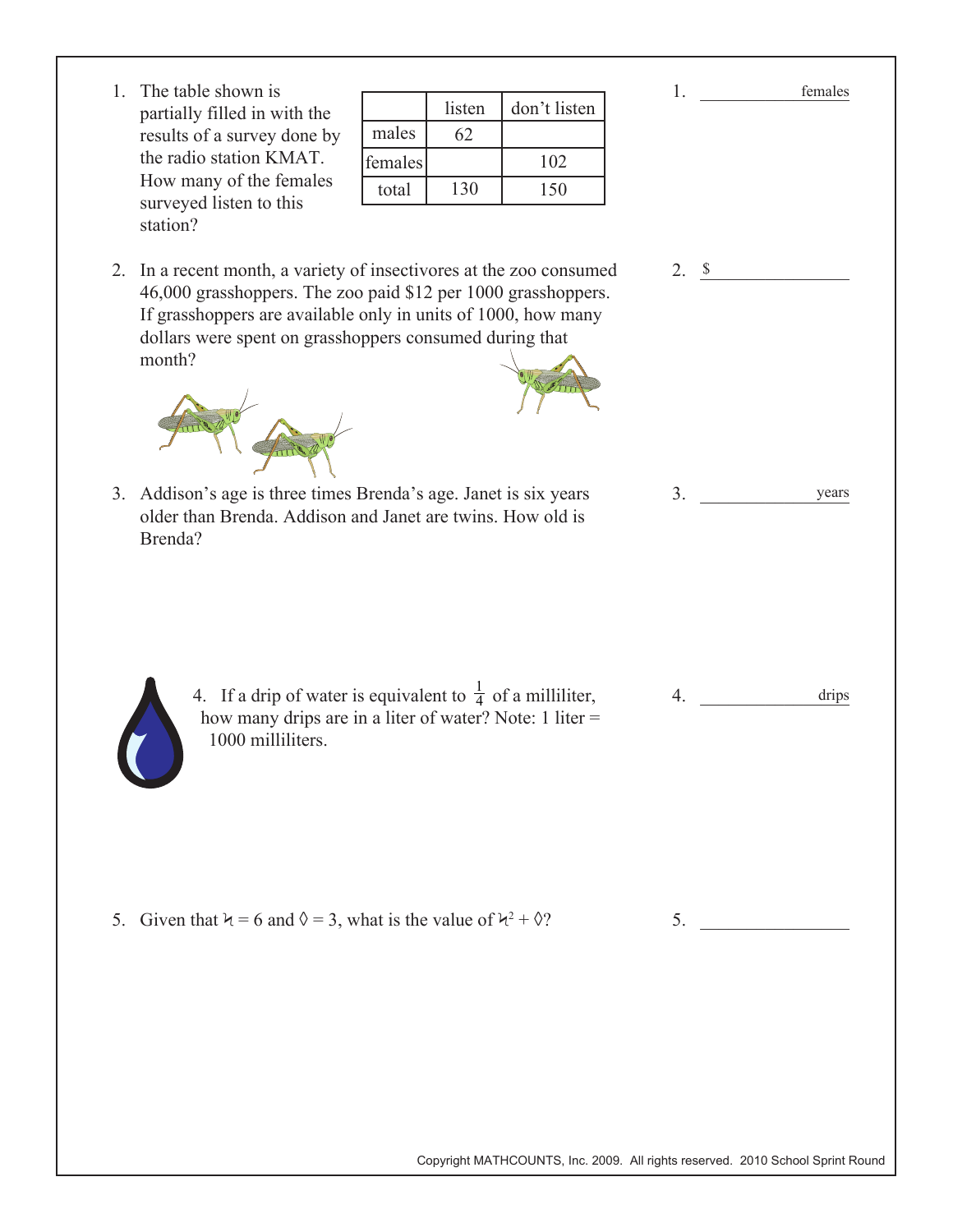| 6. Tiffany scored 29 points in her school's<br>basketball playoff game. She made a<br>combination of 2-point baskets and 3-point<br>baskets during the game. If she made a total of<br>11 baskets, how many 3-point baskets did she<br>make?                     | 3-point<br>6.<br>baskets |
|------------------------------------------------------------------------------------------------------------------------------------------------------------------------------------------------------------------------------------------------------------------|--------------------------|
| 7. It would take John six hours to paint a particular room by<br>himself. It would take Tom 12 hours to paint the same<br>room by himself. If John and Tom work together,<br>each at his individual rate, how many hours will<br>it take them to paint the room? | 7.<br>hours              |
| 8. The mean of seven positive integers is 16. When the smallest<br>of these seven integers is removed, the sum of the remaining<br>six integers is 108. What is the value of the integer that was<br>removed?                                                    | 8.                       |
| 9. In regular pentagon ABCDE, diagonal AC is drawn, as shown.<br>Given that each interior angle of a regular pentagon measures<br>108 degrees, what is the measure of angle CAB?<br>D<br>$108^\circ$<br>E                                                        | 9.<br>degrees            |
| 10. In right triangle JKL, angle J measures 60 degrees and<br>angle K measures 30 degrees. When drawn, the angle<br>K<br>bisectors of angles J and K intersect at a point M.<br>What is the measure of obtuse angle JMK?                                         | degrees<br>10.           |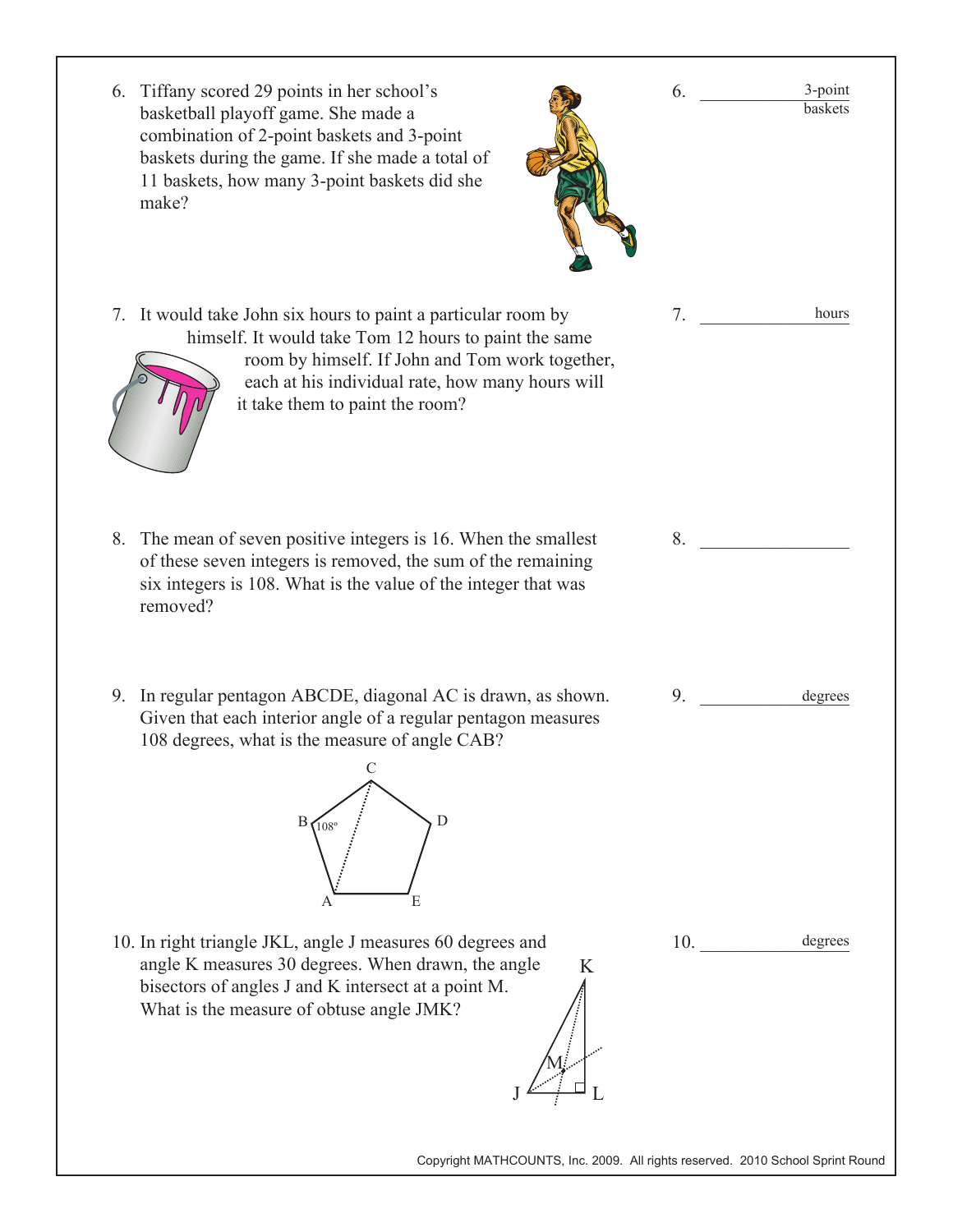| 11. When Sarah rowed down Black River with the current, she<br>took one hour to go four miles. When she rowed back the same<br>distance, at the same rowing speed, but against the current,<br>her trip required two hours. What is the<br>speed, in miles per hour, of the current<br>in Black River?                      | mph                         |
|-----------------------------------------------------------------------------------------------------------------------------------------------------------------------------------------------------------------------------------------------------------------------------------------------------------------------------|-----------------------------|
| 12. Square ABCD is constructed along diameter AB of a<br>semicircle, as shown. The semicircle and square ABCD are<br>coplanar. Line segment AB has a length of 6 centimeters. If<br>point M is the midpoint of arc AB, what is the<br>M<br>length of segment MC? Express your answer<br>in simplest radical form.<br>D<br>C | 12.<br>cm                   |
| 13. How many positive integers between 200 and 500 are divisible<br>by each of the integers 4, 6, 10 and 12?                                                                                                                                                                                                                | positive<br>13.<br>integers |
| 14. How many three-letter arrangements can be made if the first<br>and third letters each must be one of the 21 consonants, and<br>the middle (second) letter must be one of the five vowels? Two<br>such arrangements to include are KOM and XAX.                                                                          | 14.<br>arrangements         |
| 15. It cost Mr. Andrews \$200,000 to build a house. He sold it to<br>Ms. Bond at a 10% profit. Later Ms. Bond sold it to Mr. Cash<br>at a 10% loss. What is the positive difference between the<br>amount Ms. Bond bought the house for<br>and the amount Ms.<br>Bond sold the house<br>$^\circledR$<br>for?                | $15.$ \$                    |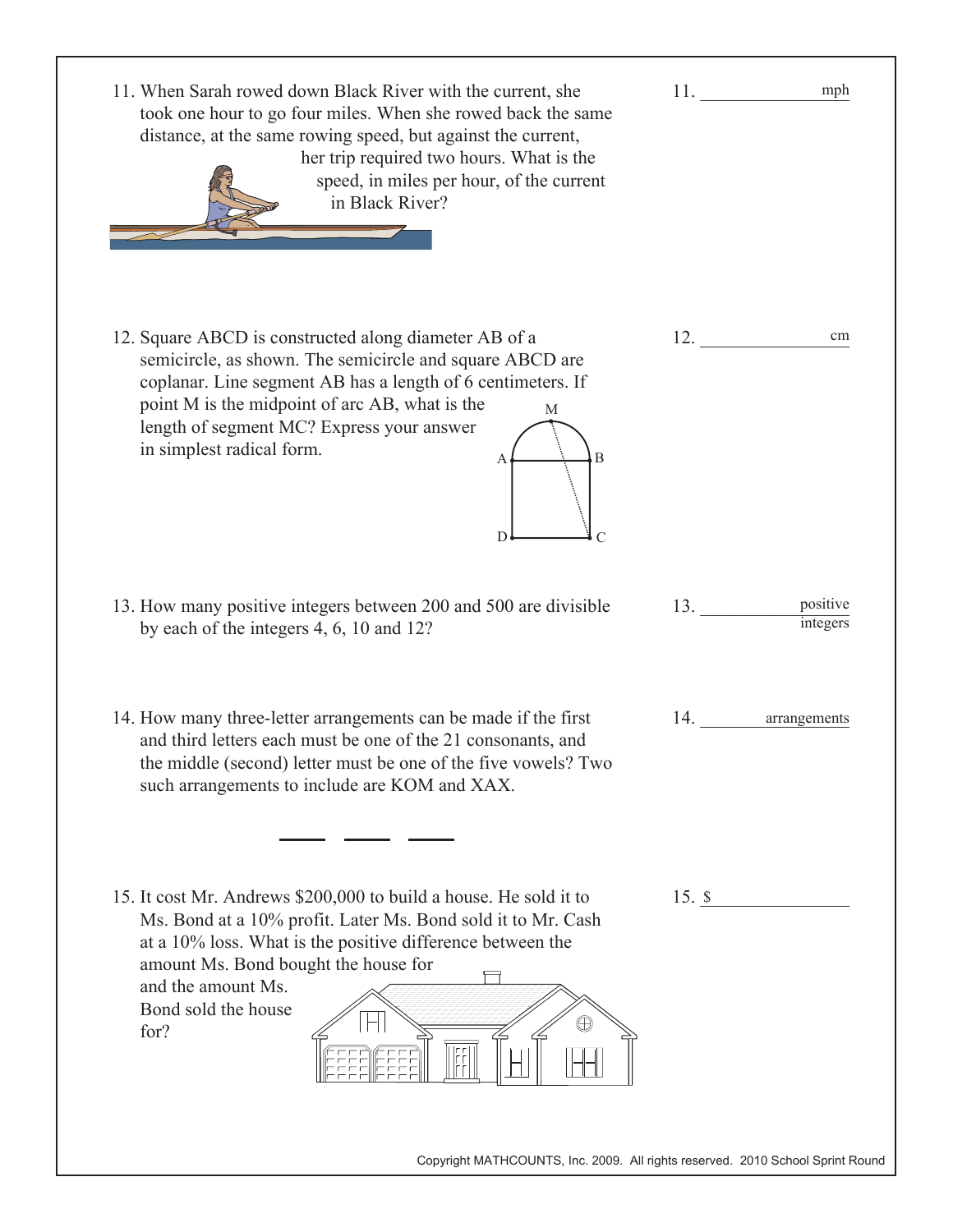| 16. A machine has three interlocking gears. Gear A has 18 teeth<br>and turns clockwise at 30 revolutions per<br>minute. Gear B turns counter-clockwise<br>and has 36 teeth. Gear C turns clockwise<br>and has 9 teeth. How many revolutions does<br>gear C turn in one minute?                                                         | 16.<br>revolutions                                                                                                                                                                                                                              |
|----------------------------------------------------------------------------------------------------------------------------------------------------------------------------------------------------------------------------------------------------------------------------------------------------------------------------------------|-------------------------------------------------------------------------------------------------------------------------------------------------------------------------------------------------------------------------------------------------|
| 17. When the length of a rectangle is increased by 20% and<br>the width is increased by $10\%$ , by what percent is the area<br>increased?                                                                                                                                                                                             | 17.                                                                                                                                                                                                                                             |
| 18. In a bag containing only red apples<br>and green apples, the number of red apples<br>is $\frac{3}{4}$ of the number of green apples. What<br>fraction of the apples in the bag is red?<br>Express your answer as a common fraction.                                                                                                | 18.                                                                                                                                                                                                                                             |
| 19. The point $(0, 0)$ is reflected across the vertical line $x = 1$ . Its<br>image is then reflected across the line $y = 2$ . What are the<br>coordinates of the resulting point?                                                                                                                                                    | $19.$ (, )                                                                                                                                                                                                                                      |
| 20. In trapezoid ABCD, the parallel sides AB and CD have<br>lengths of 8 and 20 units, respectively, and the altitude is<br>12 units. Points E and F are the midpoints of sides AD and BC,<br>respectively. What is the area of quadrilateral EFCD in square<br>units?                                                                 | sq units<br><b>20.</b> The contract of the contract of the contract of the contract of the contract of the contract of the contract of the contract of the contract of the contract of the contract of the contract of the contract of the cont |
| 21. Ms. Osborne's class wants to decorate its<br>classroom, and the students want to collect<br>the money to fund the decorating. If every<br>student gives \$1.50, then the class will be<br>95¢ short. If every student gives \$1.60, then<br>the class will have \$1.15 left over. How<br>many students are in Ms. Osborne's class? | students<br>21.                                                                                                                                                                                                                                 |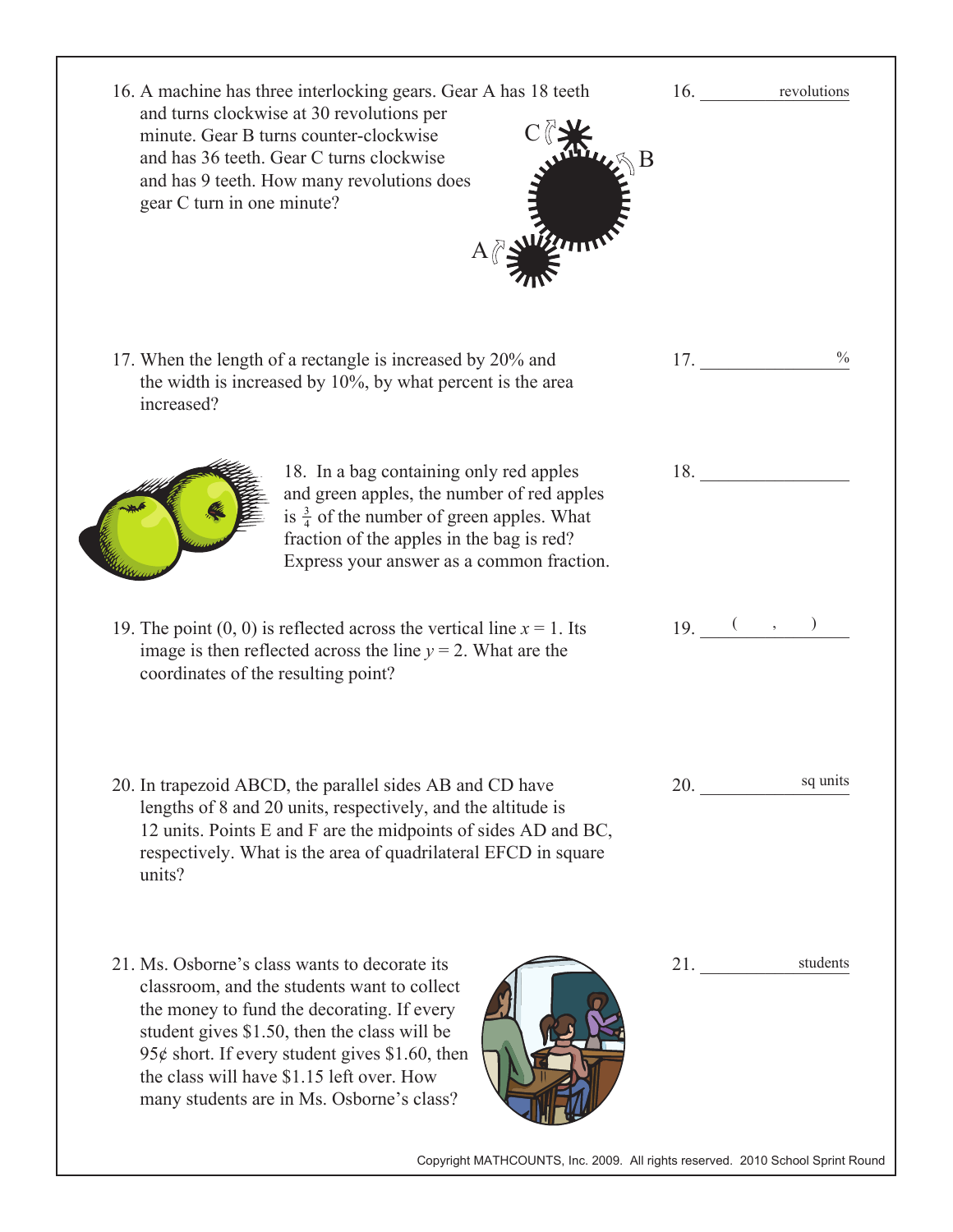